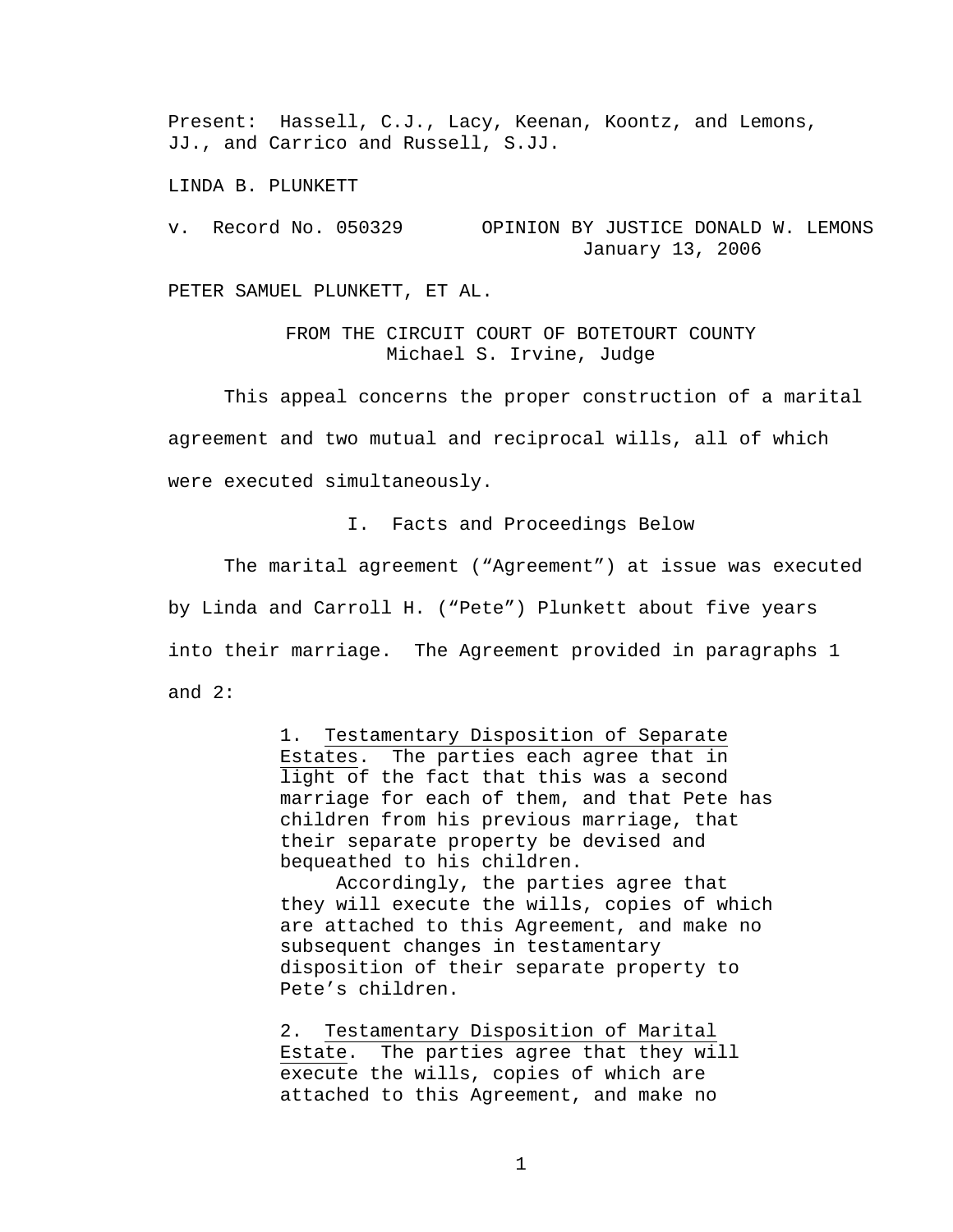subsequent changes . . . in contravention [of] their intent to leave their marital property as set forth and described in this Agreement first to the survivor and then equally to all of Pete's children.

Attached to the Agreement are two wills, one signed by Pete and one signed by Linda. All three documents were executed simultaneously. $1$ 

 Upon Pete's death, Linda submitted his will to probate. Article IV of the will states in pertinent part: "I give and bequeath my jewelry, personal effects, automobiles and other tangible personal property, to my spouse, if said spouse survives me; and if not, to my children." The residuary clause, contained in Article V states: "My Residuary Estate, I give, devise, and bequeath to my spouse, if [she] survives me. If said spouse shall not survive me, I give, devise, and bequeath said property to my children and their descendants." The will further provided that "[i]f . . .any share of my [r]esiduary [e]state becomes distributable to my son, Peter" such share would be held in a separate trust until Peter reached a certain age or completed college. There is no other provision in the will regarding disposition of Pete's property.

 Upon submission of the will to probate, Pete's three children, appellees herein, alleged that Pete had, "upon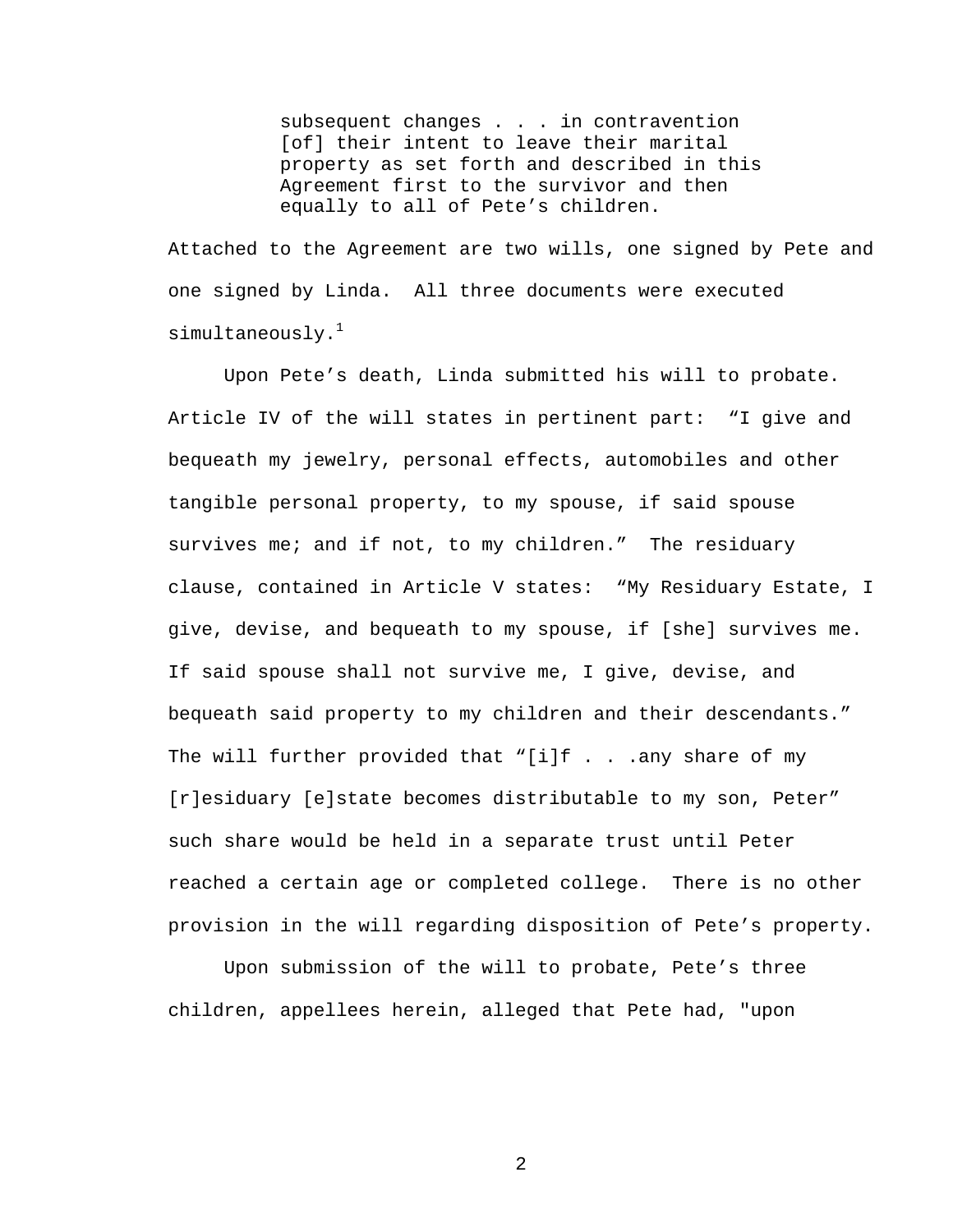information and belief, significant separate property, including . . . real estate, stocks, and . . . items of personal property" with a value "greater than the federal and state estate tax exemption amount." They also asserted that the language of the will was inconsistent with his intent, the Agreement, and Pete's "prior relationship with and devotion to his children." They filed a bill of complaint seeking imposition of a constructive trust on Pete's separate property. Linda argued to the trial court that the terms of the Agreement are not ambiguous, the will conforms to the Agreement, and conforms to the intent she shared with Pete in executing the Agreement.

 After reviewing the Agreement and hearing testimony, the trial court imposed a constructive trust upon Pete's separate property for the benefit of the children. In its opinion letter, the trial court reasoned that the language of the Agreement and the extrinsic evidence "considered together" are sufficient to support the interpretation offered by Pete's children. $^2$  Linda appealed to this Court, and assigns error to

<sup>&</sup>lt;u>1</u>  $1$  A fourth document, a deed, was also executed the same day. The deed was neither referred to nor incorporated in any manner into the Agreement, so it will not be discussed here.

 $^2$  The trial court's opinion letter does not expressly state that the Agreement is ambiguous or that resort to extrinsic evidence was necessary. Nonetheless, the fact that such evidence was considered and was apparently deemed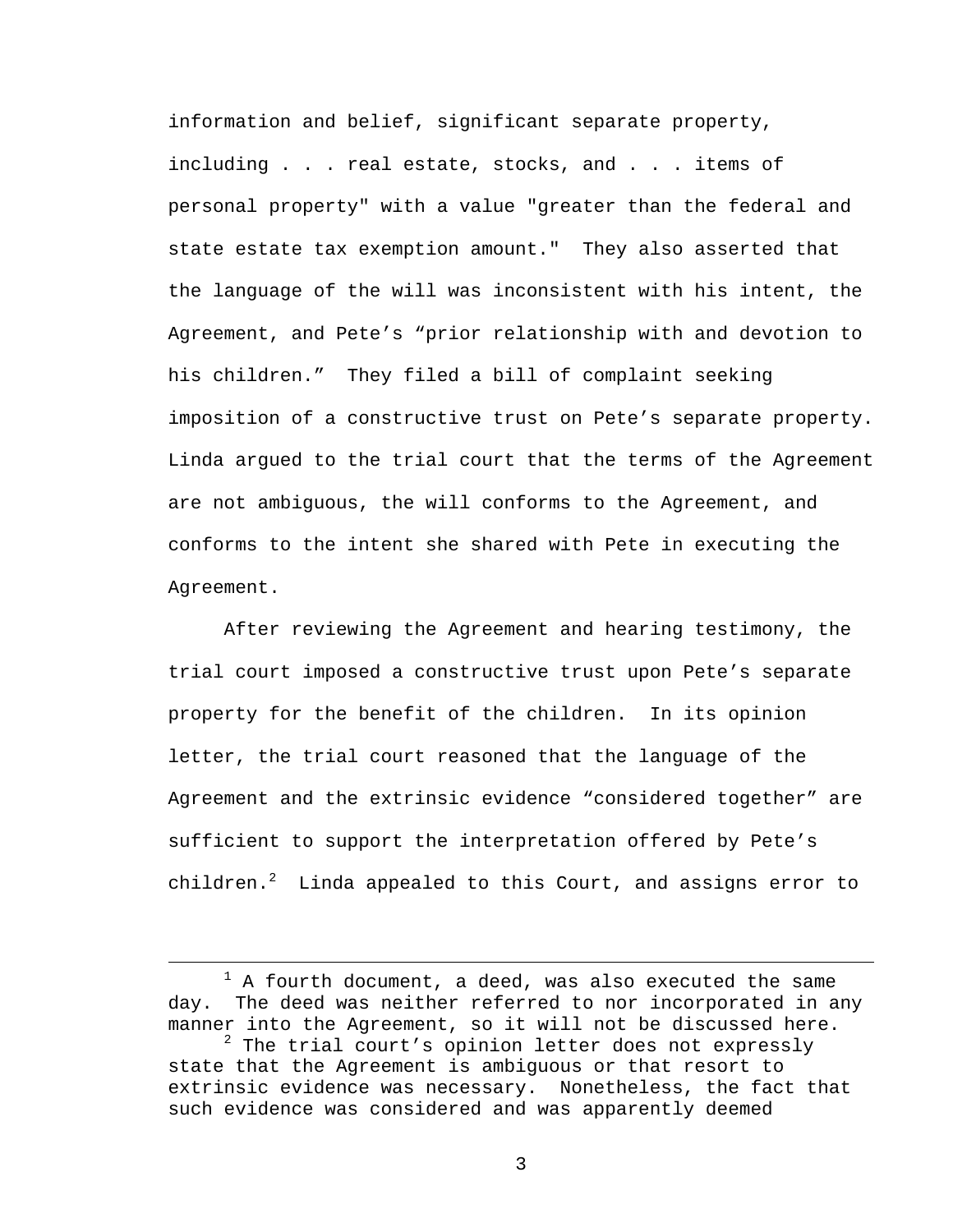the trial court's admission of extrinsic evidence and the imposition of the constructive trust.

#### II. Analysis

### A. Standard of review

 The construction of a marital agreement is subject to the rules of contract construction generally. Southerland v. Southerland, 249 Va. 584, 588, 457 S.E.2d 375, 378 (1995) (applying general contract rules of construction to property settlement agreements). Marital agreements written "for the purpose of settling the rights and obligations of either or both [spouses]" have the same effect and are subject to the same conditions as premarital agreements. Code § 20-155. The parties may contract with respect to "the making of a will." Code  $\S$  20-150(3)-(5).

 On appeal, the Court reviews a trial court's interpretation of a contract de novo. Eure v. Norfolk Shipbuilding & Drydock Corp., 263 Va. 624, 631, 561 S.E.2d 663, 667 (2002) (citing Wilson v. Holyfield, 227 Va. 184, 313 S.E.2d 396 (1984)) ("we have an equal opportunity to consider the words of the contract within the four corners of the instrument itself"). The question whether contract language is ambiguous is one of law, not fact.Tuomala v. Regent

necessary to the trial court's judgment implicitly indicates that such a finding occurred.

i<br>Li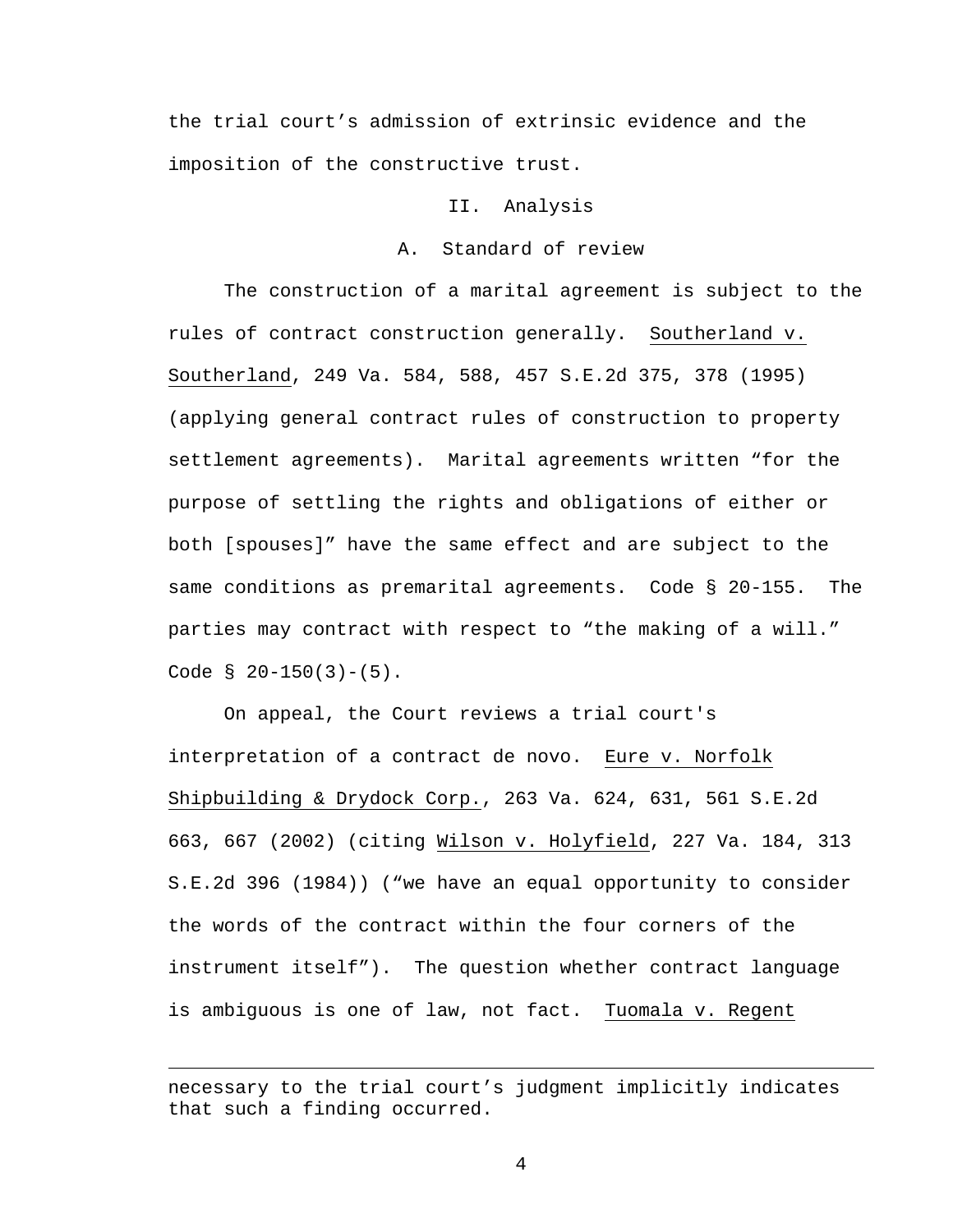University, 252 Va. 368, 374, 477 S.E.2d 501, 505 (1996). Thus, the trial court's conclusion regarding ambiguity is accorded no deference on appeal. See id.

## B. Analytical framework

 At the outset, the proper analytical framework for this case must be clarified. Pete's children urge this Court to find that Pete's will violates the terms of the Agreement. They cite certain prior decisions dealing with a similar question as guidance for resolution of this case. See, e.g., Black v. Edwards, 248 Va. 90, 445 S.E.2d 107 (1994); Williams v. Williams, 123 Va. 643, 96 S.E. 749 (1918). These cases stand for the general proposition that an agreement to make mutual and reciprocal wills, where properly proven, will be enforced against a breach of the agreement by a subsequent non-conforming will.

 We do not find it necessary or proper to consider these decisions because, as a matter of law, this will cannot "breach" this Agreement. It is axiomatic that a party cannot breach a contract in the formation of the contract itself. Accordingly, this case does not raise the question of a breach of contract. This particular Agreement incorporates the wills by reference, and we must consider all of the terms of this Agreement, including the terms contained in the incorporated wills together.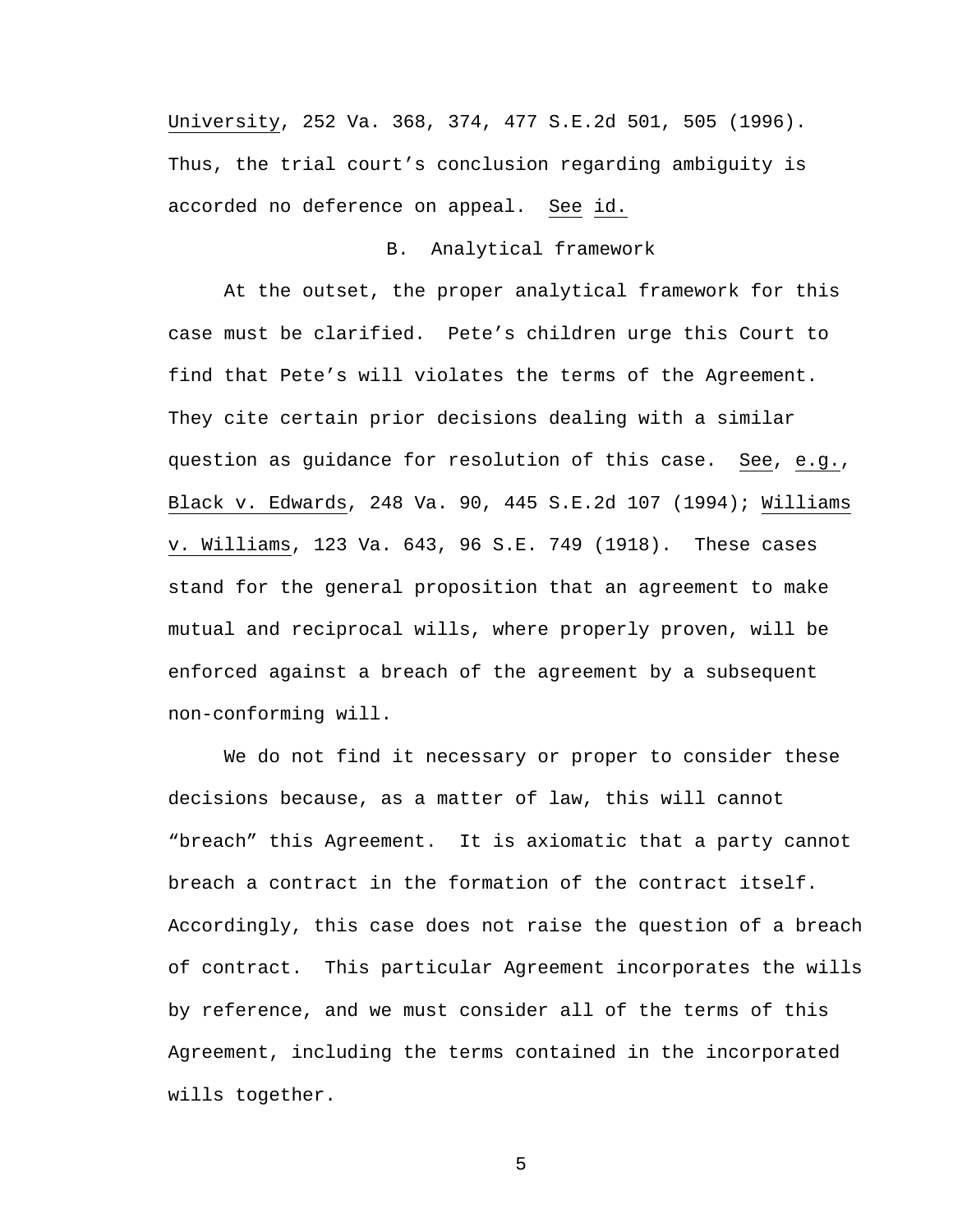We must utilize general rules governing contract construction in the interpretation of the integrated Agreement.

 Contracts are construed as written, without adding terms that were not included by the parties. Wilson, 227 Va. at 187, 313 S.E.2d at 398. Where the terms in a contract are clear and unambiguous, the contract is construed according to its plain meaning. Bridgestone/Firestone v. Prince William Square Assocs., 250 Va. 402, 407, 463 S.E.2d 661, 664 (1995); Ross v. Craw, 231 Va. 206, 212, 343 S.E.2d 312, 316 (1986). A contract is not ambiguous merely because the parties disagree as to the meaning of the terms used. [Ross, 231 Va.] at 212-13, 343 S.E.2d at 316. Furthermore, contracts must be considered as a whole "without giving emphasis to isolated terms." American Spirit Ins. Co. v. Owens, 261 Va. 270, 275, 541 S.E.2d 553, 555 (2001).

TM Delmarva Power, L.L.C. v. NCP of Virginia, L.L.C., 263 Va. 116, 119, 557 S.E.2d 199, 200 (2002).

 Paragraphs 1 and 2 of the Agreement set forth seemingly distinct treatment of the "separate" and "marital" property. "When two provisions of a contract seemingly conflict, if, without discarding either, they can be harmonized so as to effectuate the intention of the parties as expressed in the contract considered as a whole, this should be done." Ames v. American Nat'l Bank of Portsmouth, 163 Va. 1, 39, 176 S.E. 204, 217 (1934) (citing Phoenix Ins. Co. v. Shulman Co., 125 Va. 281, 291, 99 S.E. 602, 605 (1919)). Accord Hutchison v. King, 206 Va. 619, 624-25, 145 S.E.2d 216, 220 (1965).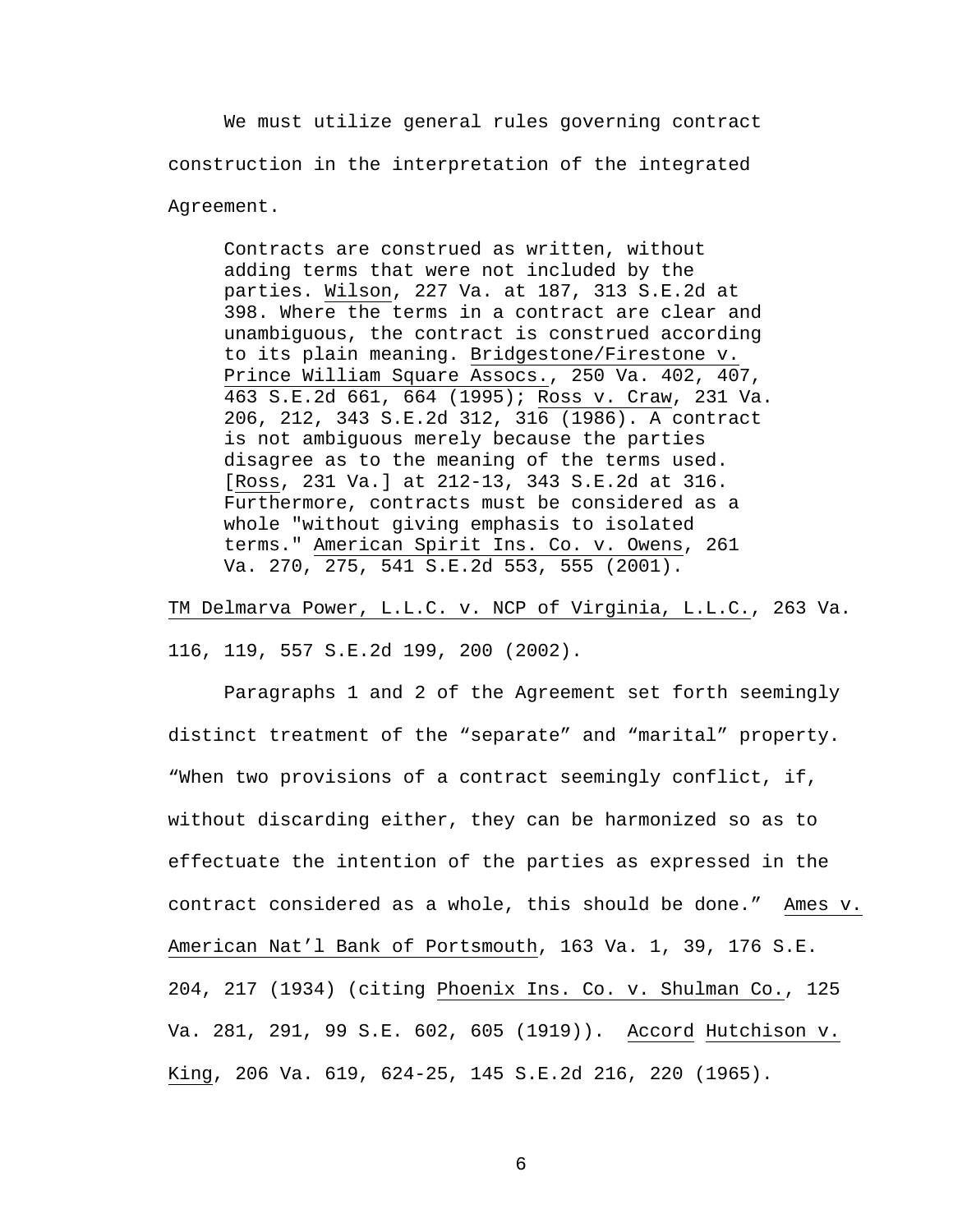Upon de novo review of the Agreement including the wills at issue, we hold that the provisions may be harmonized "without discarding any of its provisions or doing violence to any of its language." Ames, 163 Va. at 39-40, 176 S.E. at 217. First, we note that the Agreement incorporates Linda's will, which contains provisions reciprocal to those found in Pete's will. Articles IV and V of Linda's will, read together, leave her entire estate to Pete, and then to his children if he does not survive her. The practical effect is that all assets in Linda's estate will pass to Pete's children upon her death. She is not free to make changes to this will, as paragraphs 1 and 2 of the Agreement require that there be "no subsequent changes" to the testamentary disposition. As a result, any children who survive Linda will receive an equal share of the entire estate upon Linda's death.

 We also note that paragraph 1, which appears to be the real center of this controversy, refers to "their separate property" rather than "his" or "her" separate property. Such language is not frequently used when referring to separate property, and we think it is significant that the separate property is referred to in plural rather than singular form. The use of the plural form demonstrates the intent of both parties that the separate property of each spouse will be joined together and then devised to the children. This can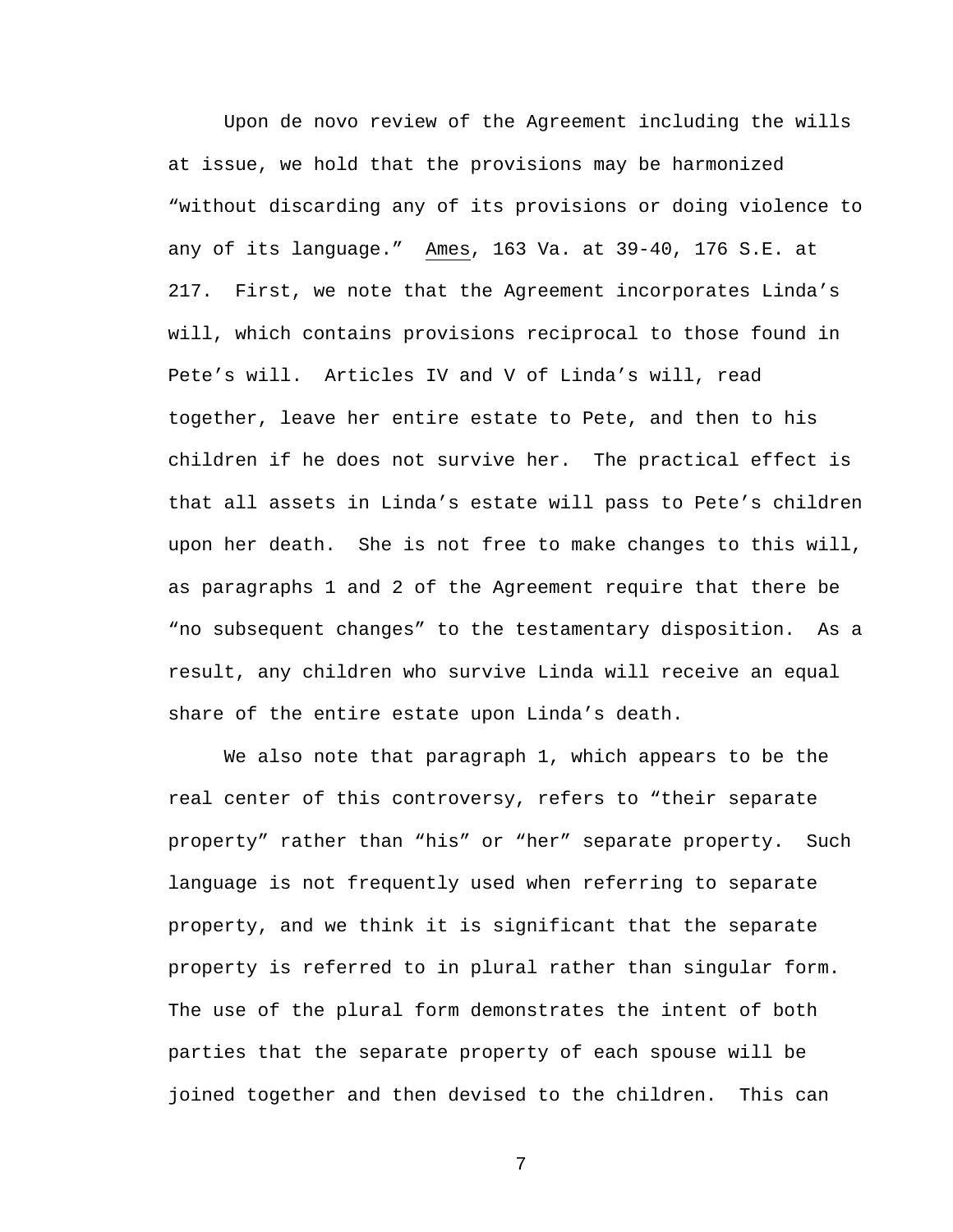only occur upon the deaths of both spouses, rather than each spouse. Clearly, paragraph 1 does not mean that the separate property of both Linda and Pete will be devised to the children upon his death. Alternatively, if the language is supposed to mean "each" set of separate property owned by each spouse, and Linda had predeceased Pete, it would be most unusual for Linda to devise only her separate property to Pete's children while devising all other property to Pete first, which would be the result reached if we were to adhere to the trial court's interpretation of this language.

 A far more reasonable interpretation is that the spouses intended this language to reflect what was actually provided in the wills. On this point, we reject the contention that paragraph 1 must necessarily mean that Pete's separate property would be devised to the children upon Pete's death. The language of paragraph 1 does not refer specifically to "his" separate property, nor to "his" death, and we are not permitted to add language to that which already exists on the face of the Agreement. Wilson, 227 Va. at 187, 313 S.E.2d at 398. The language used, "their separate property," therefore leads to the conclusion that it must have referred to some combination of the separate property owned by Linda and Pete.

 Most significantly, we cannot ignore the language requiring the simultaneous execution of the wills and the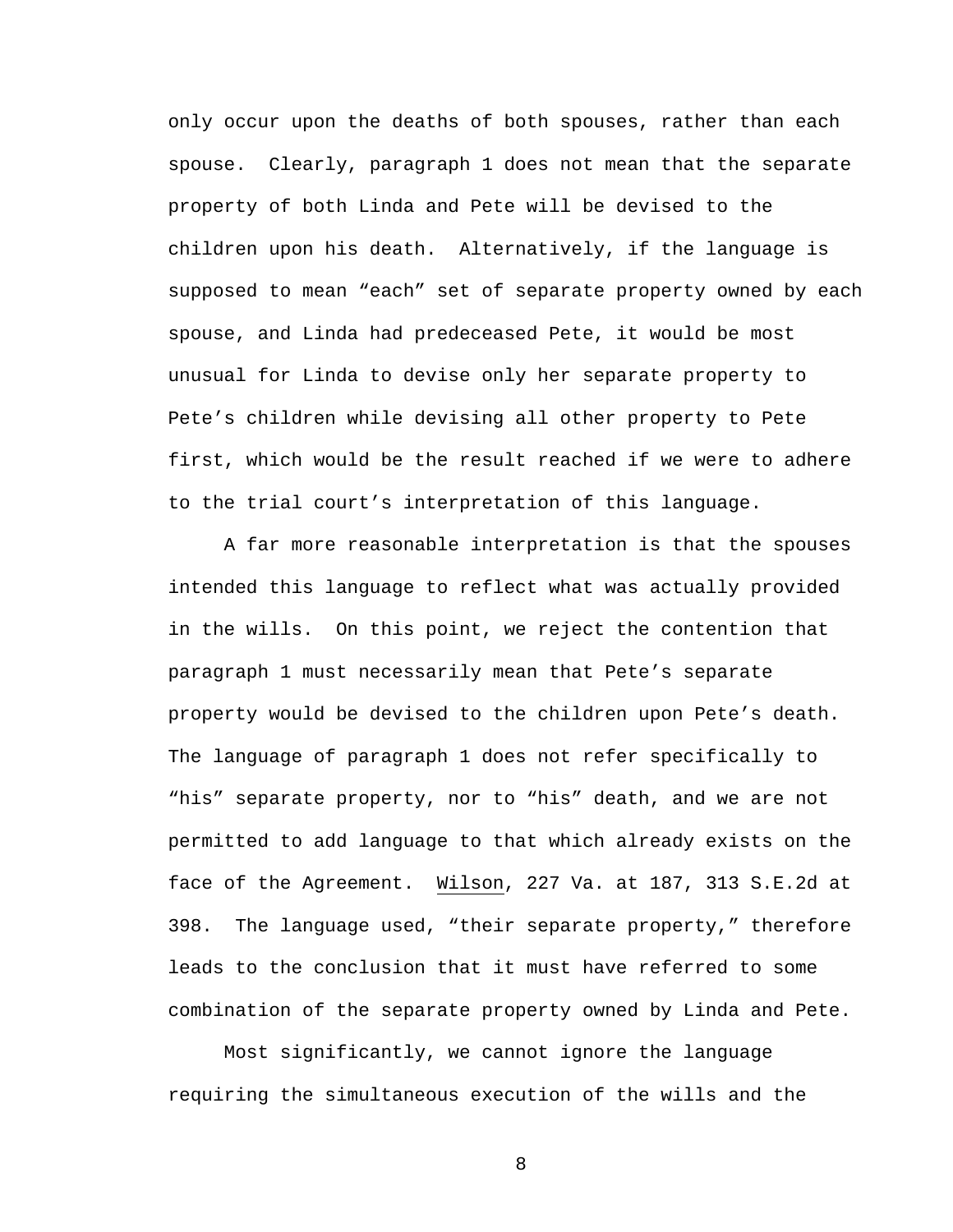circumstances under which this was accomplished. The Agreement states specifically "that they will execute the wills, copies of which are attached to this Agreement." This language required the spouses to read and execute these particular wills in conjunction with the Agreement. The wills employed specific language regarding the identification of Pete's three children, appointment of the named Executor, disposition of property, appointment of a guardian for Peter during his minority, and the trust to be established for Peter. Surely if the spouses intended an estate plan that split the marital and separate property apart, then the failure to include this language in these particular wills would have been readily apparent. The simultaneous execution of all these documents demonstrates that the Agreement and the incorporated wills accomplish precisely what the spouses intended. Cf. Shevel's Inc. v. Southeastern Assocs., Inc., 228 Va. 175, 183, 320 S.E.2d 339, 344 (1984) ("The burden on a party seeking to impeach an instrument he has approved by his signature is a heavy one") (citing Gibbs v. Price, 207 Va. 448, 450, 150 S.E.2d 551, 552 (1966)).

 Upon these considerations, we conclude that Linda and Pete intended to leave their property first to the surviving spouse, and then to Pete's children. The terms of this Agreement and the wills incorporated therein are not ambiguous